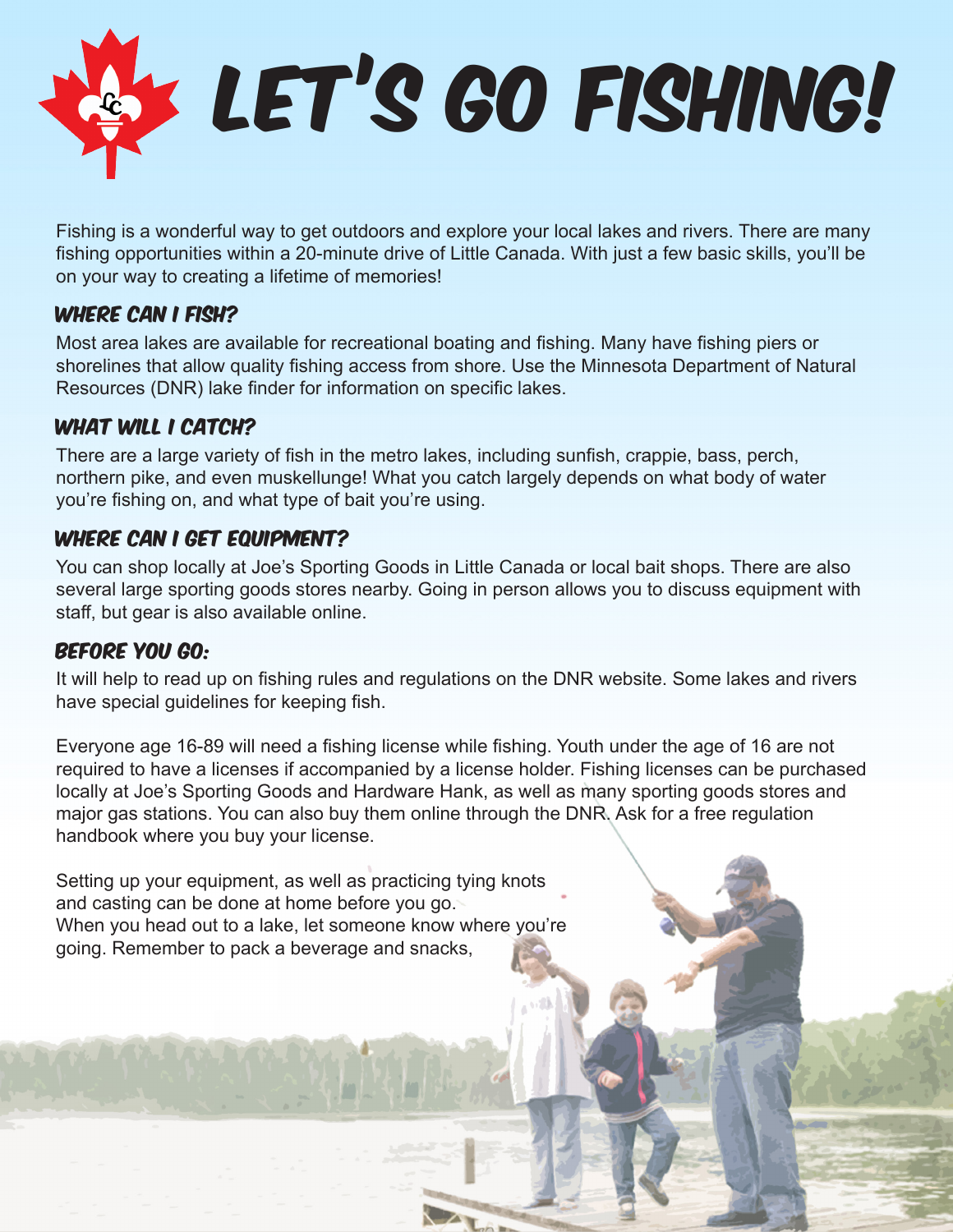



Average fishing poles for Minnesota species are 6 feet long with a medium 'weight'. Look for rod and reel combos, which include a rod and reel that suite each other. You'll also need a spool of 3-5 lb line for smaller fish, or 6-10 lb line for larger fish.



## tackle

Hooks, bobbers, and weights called 'split shots' are basic fishing tools. Live bait such as worms, leeches, and minnows are used to attract fish. Almost any type of fish can be caught this way, and tackle size corresponds with the fish size.



## **LURES**

Lures allow you to catch fish without using live bait. They have specific movements that are activated while reeling in which attract a fish to strike. When fishing from shore, try using shallow diving crankbaits or surface lures.

## other equipment

There are many options for additional fishing equipment to enhance your experience. A tackle box will help you organize your tackle and lures. Pliers and a net will help you land fish and remove hooks. Comfort items such as a chair can make your outing more enjoyable, especially if you bring children.